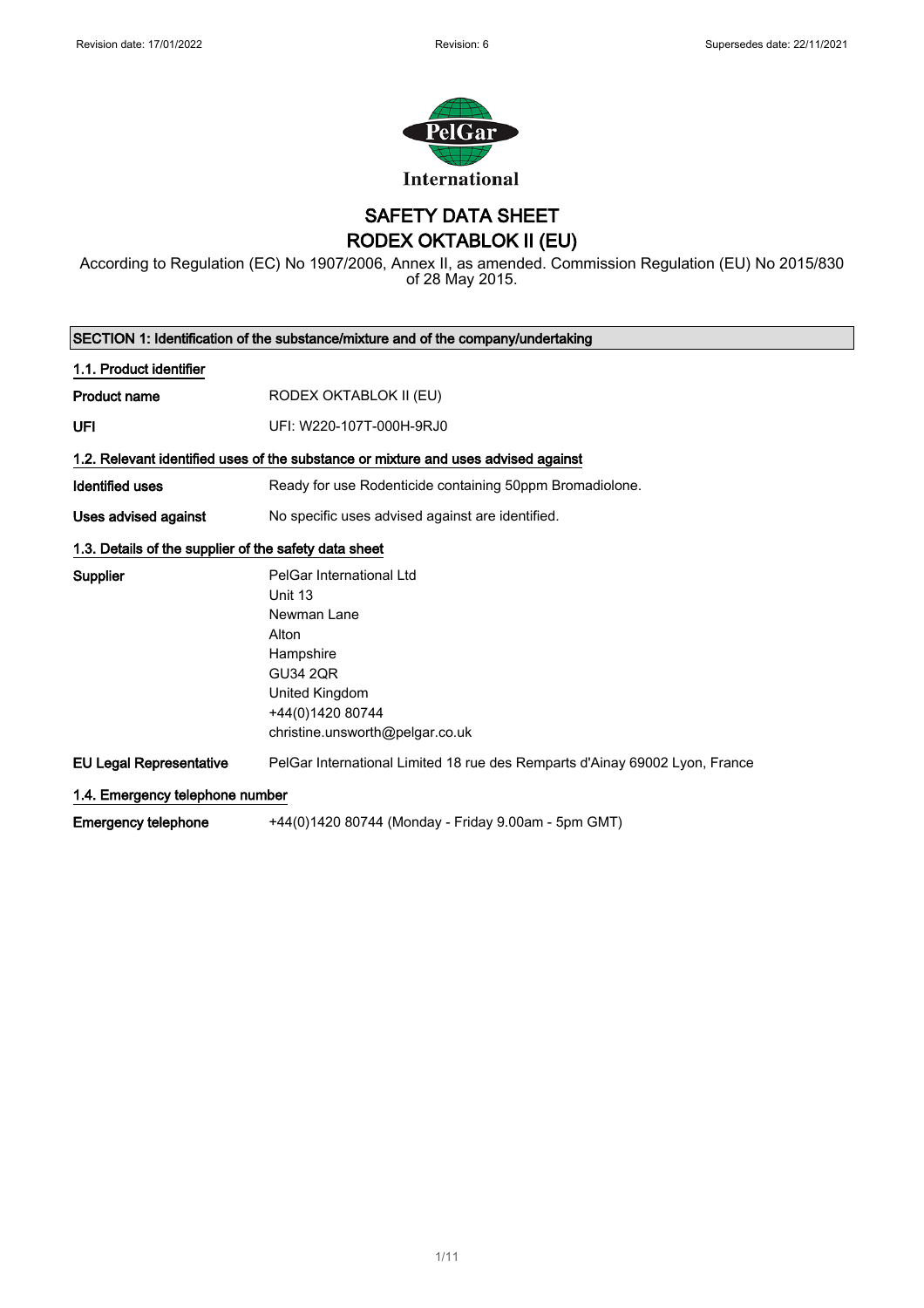| National emergency telephone Austria: +43 1 406 43 43 |                                                                         |
|-------------------------------------------------------|-------------------------------------------------------------------------|
| number                                                | Belgium: 070 245 245                                                    |
|                                                       | Bulgaria: +359 2 9154 233                                               |
|                                                       | Croatia: +3851 2348 342                                                 |
|                                                       | Cyprus: 1401                                                            |
|                                                       | Czech Republic: +420 224 919 293, +420 224 915 402                      |
|                                                       | Denmark: +45 8212 1212                                                  |
|                                                       | Estonia: 16662                                                          |
|                                                       | Finland: 0800 147 111                                                   |
|                                                       | France: +33 (0) 145 42 59 59                                            |
|                                                       | Germany: +44 (0)1420 80744 (9am-5pm Monday- Friday GMT)                 |
|                                                       | Greece: (0030) 2107793777                                               |
|                                                       | Hungary: +36-80-201-199                                                 |
|                                                       | Iceland: (+354) 543 1000 / 112                                          |
|                                                       | Ireland: Members of Public: +353 (01) 809 2166. (8am-10pm daily)        |
|                                                       | Ireland: Healthcare Professionals: +353 (01) 809 2566 (24 hour service) |
|                                                       | Italy: 0382-24444                                                       |
|                                                       | Latvia: +371 67042473                                                   |
|                                                       | Liechtenstein: +44 (0)1420 80744 (9am-5pm Monday- Friday GMT)           |
|                                                       | Lithuania: +370 (85) 2362052                                            |
|                                                       | Luxembourg: 8002 5500                                                   |
|                                                       | Malta: +44 (0)1420 80744 (9am-5pm Monday- Friday GMT)                   |
|                                                       | Netherlands: +31(0)30 274 8888 Healthcare Professionals only            |
|                                                       | Norway: 22 59 13 00                                                     |
|                                                       | Poland: +44 (0)1420 80744 (9am-5pm Monday- Friday GMT)                  |
|                                                       | Portugal: +351 800 250 250                                              |
|                                                       | Romania: +40213183606                                                   |
|                                                       | Slovakia: +421 2 5477 4166                                              |
|                                                       | Slovenia: 112                                                           |
|                                                       | Spain: +34 91 562 04 20                                                 |
|                                                       | Sweden: 112 – Begär Giftinformation                                     |

### SECTION 2: Hazards identification

| 2.1. Classification of the substance or mixture |                                                                                 |
|-------------------------------------------------|---------------------------------------------------------------------------------|
| Classification (EC 1272/2008)                   |                                                                                 |
| <b>Physical hazards</b>                         | Not Classified                                                                  |
| <b>Health hazards</b>                           | Skin Sens. 1 - H317 Repr. 1B - H360D STOT RE 1 - H372                           |
| <b>Environmental hazards</b>                    | Not Classified                                                                  |
| 2.2. Label elements                             |                                                                                 |
| <b>Hazard pictograms</b>                        |                                                                                 |
| Signal word                                     | Danger                                                                          |
| <b>Hazard statements</b>                        | H317 May cause an allergic skin reaction.<br>H360D May damage the unborn child. |

H372 Causes damage to organs (Blood) through prolonged or repeated exposure.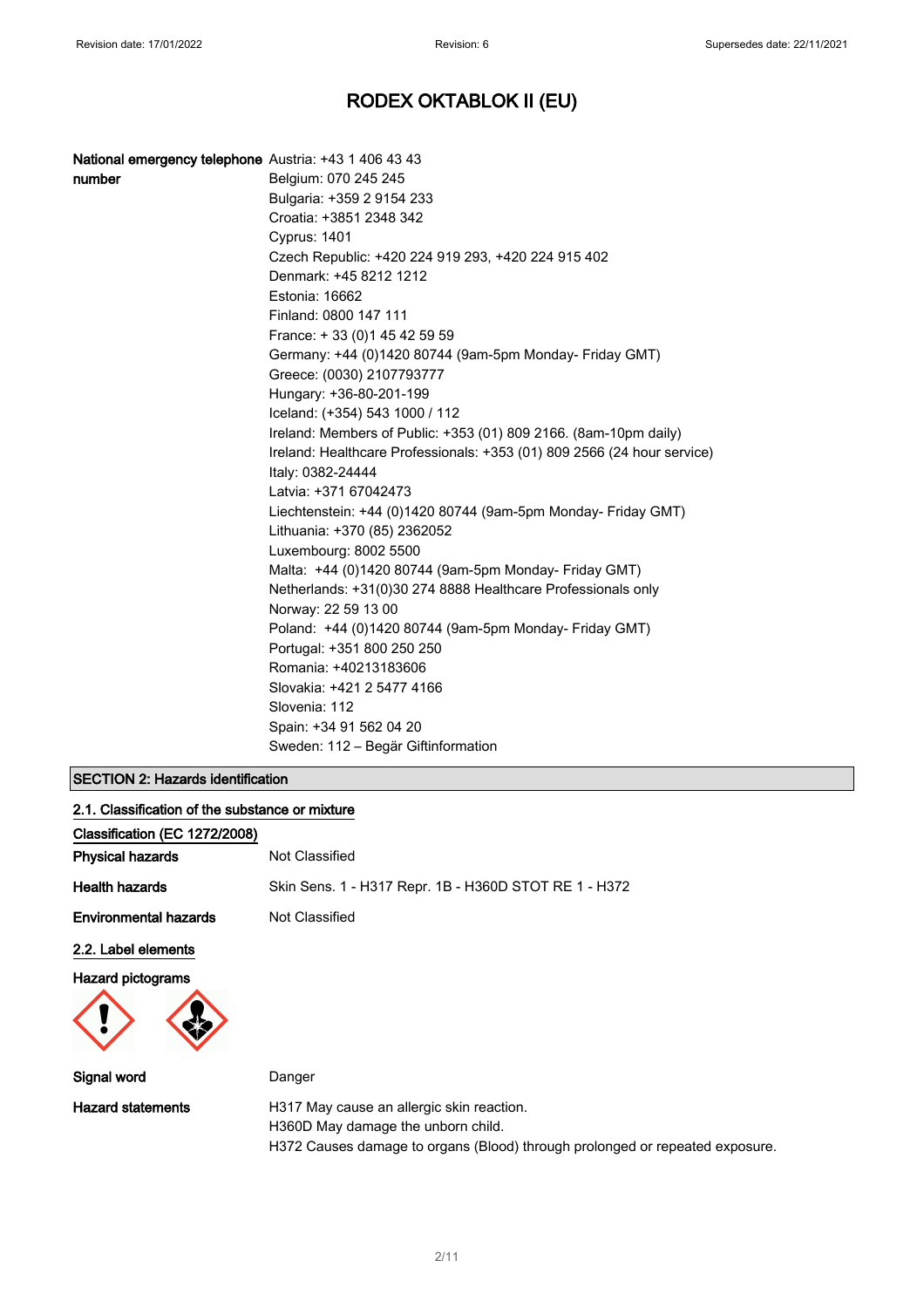| <b>Precautionary statements</b>   | P201 Obtain special instructions before use.<br>P202 Do not handle until all safety precautions have been read and understood.<br>P280 Wear protective gloves.<br>P308+P313 IF exposed or concerned: Get medical advice/ attention.<br>P314 Get medical advice/ attention if you feel unwell.<br>P301+P310 IF SWALLOWED: Immediately call a POISON CENTER/ doctor.<br>P405 Store locked up.<br>P404 Store in a closed container.<br>P501 Dispose of contents/ container in accordance with national regulations. |
|-----------------------------------|------------------------------------------------------------------------------------------------------------------------------------------------------------------------------------------------------------------------------------------------------------------------------------------------------------------------------------------------------------------------------------------------------------------------------------------------------------------------------------------------------------------|
| Supplemental label<br>information | EUH 208 Contains 1, 2- Benzisothiazolin-3-one. May produce an allergic reaction.<br>Keep / Store away from foodstuffs, beverages and animal feeding stuffs.<br>EUH 208 Contains 2-octyl-2H-isothiazol-3-one. May produce an allergic reaction.                                                                                                                                                                                                                                                                   |
| Contains                          | 2-OCTYL-2H-ISOTHIAZOL-3-ONE                                                                                                                                                                                                                                                                                                                                                                                                                                                                                      |

### 2.3. Other hazards

### SECTION 3: Composition/information on ingredients

### 3.2. Mixtures

| <b>Ethyl vanillin</b>                                                                                                                      | 1%                   |
|--------------------------------------------------------------------------------------------------------------------------------------------|----------------------|
| CAS number: 121-32-4                                                                                                                       | EC number: 204-464-7 |
| Classification<br>Eye Irrit. 2 - H319                                                                                                      |                      |
| 2,2'-Imino Diethanol                                                                                                                       | < 0.1%               |
| CAS number: 111-42-2                                                                                                                       | EC number: 203-868-0 |
| Classification<br><b>Acute Tox. 4 - H302</b><br>Skin Irrit. 2 - H315<br>Eye Dam. 1 - H318<br>STOT RE 2 - H373<br>Aquatic Chronic 3 - H412  |                      |
| 1,2-BENZISOTHIAZOLIN-3-ONE                                                                                                                 | $<$ 1%               |
| CAS number: 2634-33-5                                                                                                                      | EC number: 220-120-9 |
| M factor (Acute) = $1$                                                                                                                     |                      |
| Classification<br><b>Acute Tox. 4 - H302</b><br>Skin Irrit. 2 - H315<br>Eye Dam. 1 - H318<br>Skin Sens. 1 - H317<br>Aquatic Acute 1 - H400 |                      |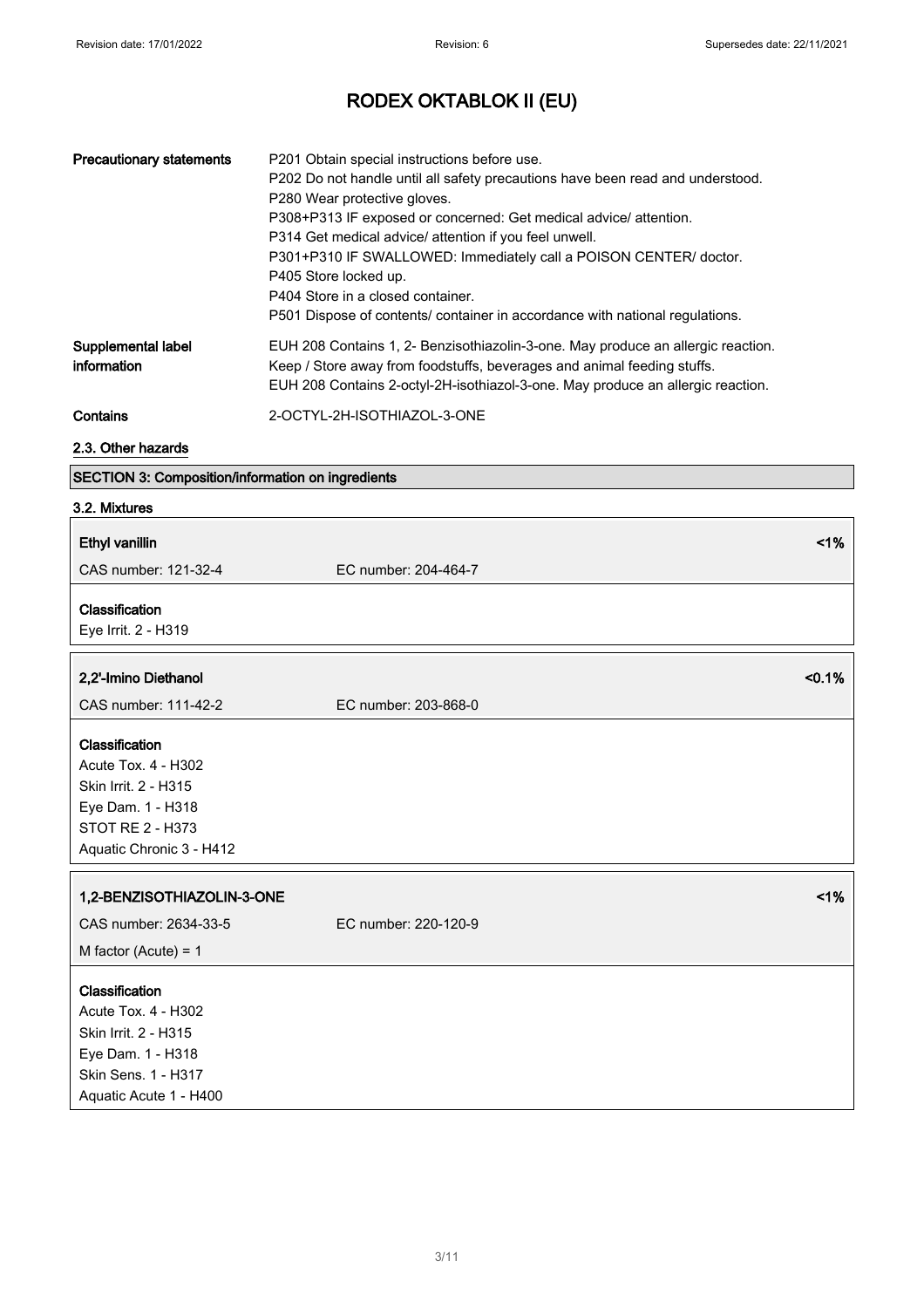| <b>BROMADIOLONE (EU)</b>                                                                                                                                                                                              | 0.005%                                                                                                                                                                                 |  |
|-----------------------------------------------------------------------------------------------------------------------------------------------------------------------------------------------------------------------|----------------------------------------------------------------------------------------------------------------------------------------------------------------------------------------|--|
| CAS number: 28772-56-7                                                                                                                                                                                                | EC number: 249-205-9                                                                                                                                                                   |  |
| M factor (Acute) = $1$                                                                                                                                                                                                | M factor (Chronic) = $1$                                                                                                                                                               |  |
| Classification<br>Acute Tox. 1 - H300<br>Acute Tox. 1 - H310<br>Acute Tox. 1 - H330<br>Repr. 1B - H360D<br><b>STOT RE 1 - H372</b><br>Aquatic Acute 1 - H400<br>Aquatic Chronic 1 - H410                              |                                                                                                                                                                                        |  |
| 2-OCTYL-2H-ISOTHIAZOL-3-ONE                                                                                                                                                                                           | 1%                                                                                                                                                                                     |  |
| CAS number: 26530-20-1                                                                                                                                                                                                | EC number: 247-761-7                                                                                                                                                                   |  |
| M factor (Acute) = $100$                                                                                                                                                                                              | M factor (Chronic) = 100                                                                                                                                                               |  |
| Classification<br>Acute Tox. 3 - H301<br><b>Acute Tox. 3 - H311</b><br>Acute Tox. 2 - H330<br>Skin Corr. 1B - H314<br>Eye Dam. 1 - H318<br>Skin Sens. 1A - H317<br>Aquatic Acute 1 - H400<br>Aquatic Chronic 1 - H410 |                                                                                                                                                                                        |  |
| <b>Denatonium Benzoate</b><br>CAS number: 3734-33-6                                                                                                                                                                   | < 0.1%<br>EC number: 223-095-2                                                                                                                                                         |  |
| Classification<br>Acute Tox. 4 - H302<br>Aquatic Chronic 3 - H412                                                                                                                                                     |                                                                                                                                                                                        |  |
| The full text for all hazard statements is displayed in Section 16.                                                                                                                                                   |                                                                                                                                                                                        |  |
| <b>SECTION 4: First aid measures</b>                                                                                                                                                                                  |                                                                                                                                                                                        |  |
| 4.1. Description of first aid measures<br><b>General information</b>                                                                                                                                                  | In case of accident or if you feel unwell, seek medical advice immediately (show the label<br>where possible). Advice for Medical Doctors: Bromadiolone is an indirect anti-coagulant. |  |

attention if symptoms persist. Ingestion **Rinse mouth.** Do not induce vomiting. Get medical attention immediately. Skin contact May cause irritation to susceptible persons. If skin irritation occurs wash with soap and water. Remove contaminated clothing. Get medical attention if symptoms are severe or persist.

Phytomenadione, Vitamin K, is antidotal. Determin prothrombin time not less than 18 hours after consumption. If elevated, administer Vitamin K1 until prothrombin time normalises. Continue determination of prothrombin time for two weeks after withdrawal of antidote and

Inhalation Due to the physical nature of this product, exposure by this route is unlikely. Seek medical

resume treatment if elevation occurs in that time.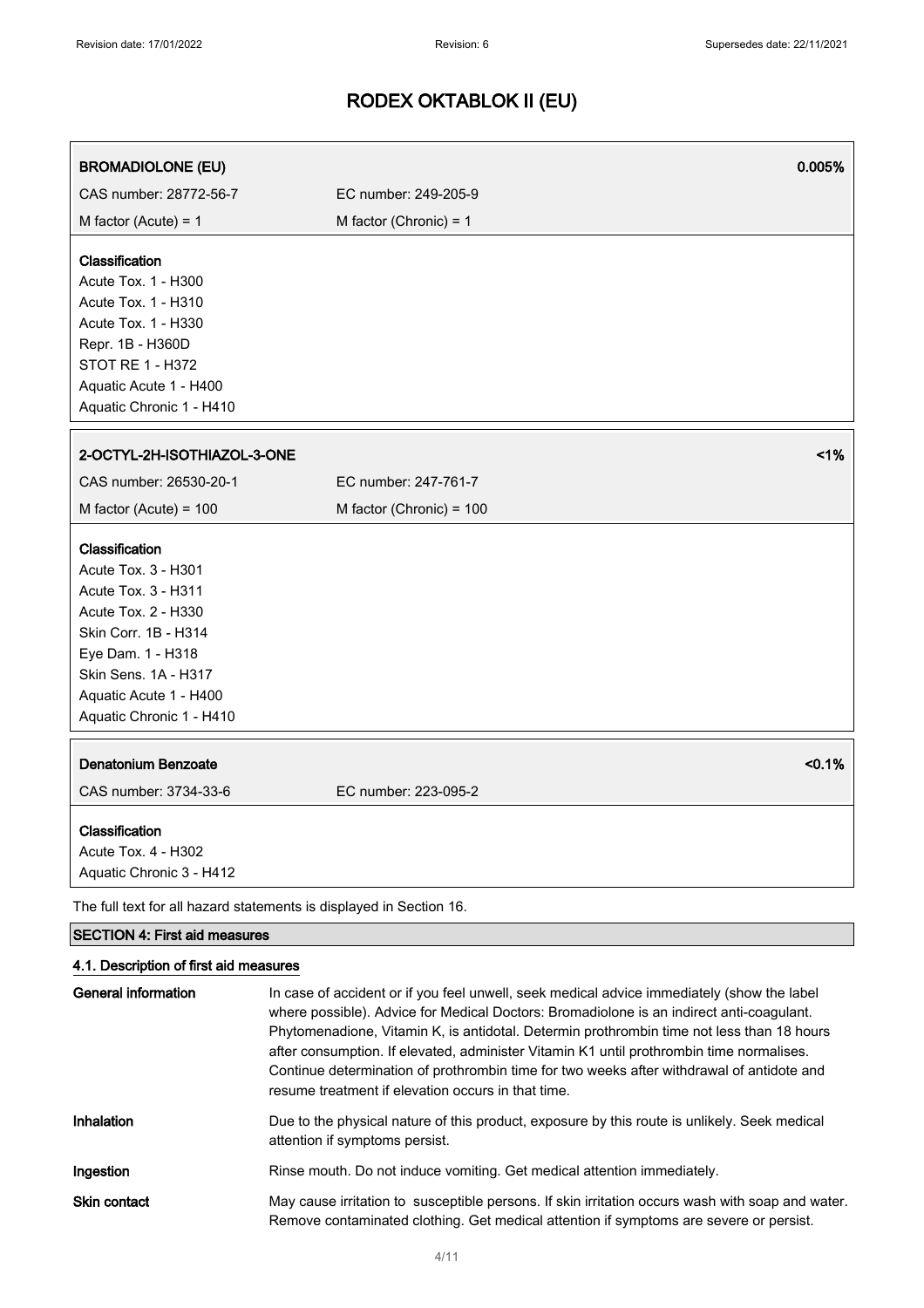| Eye contact                                                | May cause eye irritation to susceptible persons. Rinse immediately with plenty of water and<br>seek medical advice.                                                                                                                                                                                                                                                               |
|------------------------------------------------------------|-----------------------------------------------------------------------------------------------------------------------------------------------------------------------------------------------------------------------------------------------------------------------------------------------------------------------------------------------------------------------------------|
|                                                            | 4.2. Most important symptoms and effects, both acute and delayed                                                                                                                                                                                                                                                                                                                  |
| <b>General information</b>                                 | The severity of the symptoms described will vary dependent on the concentration and the<br>length of exposure.                                                                                                                                                                                                                                                                    |
| Ingestion                                                  | Harmful if swallowed.                                                                                                                                                                                                                                                                                                                                                             |
| Skin contact                                               | May cause sensitisation or allergic reactions in sensitive individuals.                                                                                                                                                                                                                                                                                                           |
|                                                            | 4.3. Indication of any immediate medical attention and special treatment needed                                                                                                                                                                                                                                                                                                   |
| Notes for the doctor                                       | Treat symptomatically.                                                                                                                                                                                                                                                                                                                                                            |
| <b>SECTION 5: Firefighting measures</b>                    |                                                                                                                                                                                                                                                                                                                                                                                   |
| 5.1. Extinguishing media                                   |                                                                                                                                                                                                                                                                                                                                                                                   |
| Suitable extinguishing media                               | Extinguish with alcohol-resistant foam, carbon dioxide, dry powder or water fog. Use fire-<br>extinguishing media suitable for the surrounding fire.                                                                                                                                                                                                                              |
| Unsuitable extinguishing<br>media                          | Do not use water jet as an extinguisher, as this will spread the fire.                                                                                                                                                                                                                                                                                                            |
| 5.2. Special hazards arising from the substance or mixture |                                                                                                                                                                                                                                                                                                                                                                                   |
| Specific hazards                                           | None known.                                                                                                                                                                                                                                                                                                                                                                       |
| <b>Hazardous combustion</b><br>products                    | Thermal decomposition or combustion products may include the following substances:<br>Harmful gases or vapours.                                                                                                                                                                                                                                                                   |
| 5.3. Advice for firefighters                               |                                                                                                                                                                                                                                                                                                                                                                                   |
| Protective actions during<br>firefighting                  | Avoid breathing fire gases or vapours. Evacuate area. Cool containers exposed to heat with<br>water spray and remove them from the fire area if it can be done without risk. Cool containers<br>exposed to flames with water until well after the fire is out.                                                                                                                    |
| Special protective equipment<br>for firefighters           | Wear positive-pressure self-contained breathing apparatus (SCBA) and appropriate protective<br>clothing. Firefighter's clothing conforming to European standard EN469 (including helmets,<br>protective boots and gloves) will provide a basic level of protection for chemical incidents.                                                                                        |
| <b>SECTION 6: Accidental release measures</b>              |                                                                                                                                                                                                                                                                                                                                                                                   |
|                                                            | 6.1. Personal precautions, protective equipment and emergency procedures                                                                                                                                                                                                                                                                                                          |
| Personal precautions                                       | No specific recommendations. For personal protection, see Section 8.                                                                                                                                                                                                                                                                                                              |
| 6.2. Environmental precautions                             |                                                                                                                                                                                                                                                                                                                                                                                   |
| <b>Environmental precautions</b>                           | Avoid discharge to the aquatic environment.                                                                                                                                                                                                                                                                                                                                       |
| 6.3. Methods and material for containment and cleaning up  |                                                                                                                                                                                                                                                                                                                                                                                   |
| Methods for cleaning up                                    | Reuse or recycle products wherever possible. Collect spillage with a shovel and broom, or<br>similar and reuse, if possible. Collect and place in suitable waste disposal containers and seal<br>securely. Flush contaminated area with plenty of water. Wash thoroughly after dealing with a<br>spillage. Dispose of contents/container in accordance with national regulations. |
| 6.4. Reference to other sections                           |                                                                                                                                                                                                                                                                                                                                                                                   |
| Reference to other sections                                | For personal protection, see Section 8. For waste disposal, see Section 13.                                                                                                                                                                                                                                                                                                       |
| <b>SECTION 7: Handling and storage</b>                     |                                                                                                                                                                                                                                                                                                                                                                                   |

### 7.1. Precautions for safe handling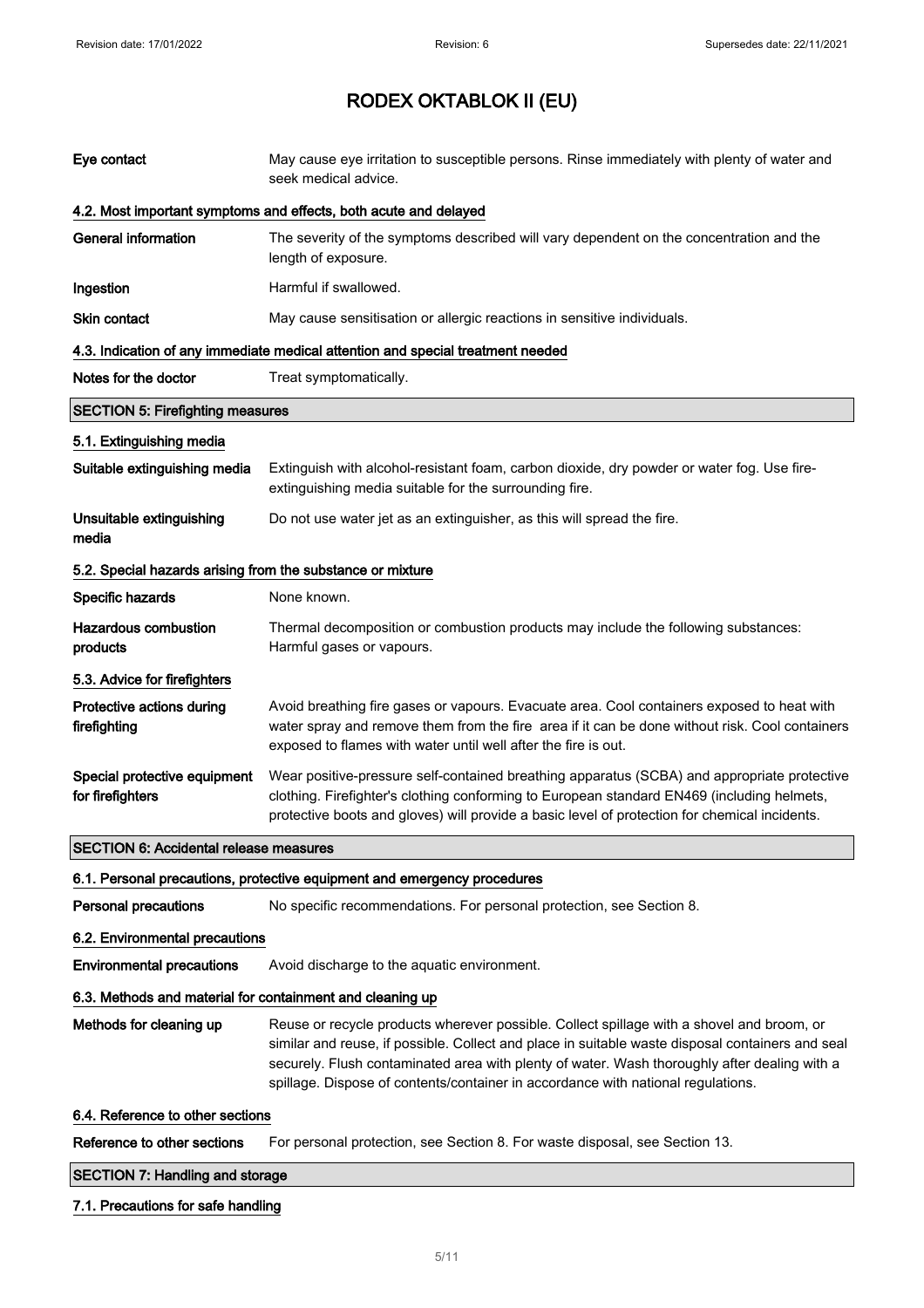| <b>Usage precautions</b>                                                                                                                     | Avoid contact with skin and eyes. Keep away from heat, hot surfaces, sparks, open flames<br>and other ignition sources. No smoking. Good personal hygiene is necessary. Wash hands                                                                                                                                                                                              |  |
|----------------------------------------------------------------------------------------------------------------------------------------------|---------------------------------------------------------------------------------------------------------------------------------------------------------------------------------------------------------------------------------------------------------------------------------------------------------------------------------------------------------------------------------|--|
|                                                                                                                                              | and contaminated areas with water and soap before leaving the work site. Read label before<br>use.                                                                                                                                                                                                                                                                              |  |
|                                                                                                                                              | 7.2. Conditions for safe storage, including any incompatibilities                                                                                                                                                                                                                                                                                                               |  |
| <b>Storage precautions</b>                                                                                                                   | Store in a cool, dry location. Store only in the original receptacle. Keep containers tightly<br>closed in a well-ventilated place. Take suitable precautions when opening sealed containers,<br>as pressure can build up during storage.<br>Keep away from sources of heat. Keep out of the reach of children. Store away from<br>foodstuffs. Keep away from oxidizing agents. |  |
| Storage class                                                                                                                                | Miscellaneous hazardous material storage.                                                                                                                                                                                                                                                                                                                                       |  |
| 7.3. Specific end use(s)                                                                                                                     |                                                                                                                                                                                                                                                                                                                                                                                 |  |
| Usage description                                                                                                                            | Ready to use rodenticide containing 50 ppm Bromadiolone.                                                                                                                                                                                                                                                                                                                        |  |
| SECTION 8: Exposure controls/Personal protection                                                                                             |                                                                                                                                                                                                                                                                                                                                                                                 |  |
| 8.1. Control parameters                                                                                                                      |                                                                                                                                                                                                                                                                                                                                                                                 |  |
| Occupational exposure limits                                                                                                                 |                                                                                                                                                                                                                                                                                                                                                                                 |  |
| Propane-1,2-diol (Propane-1,2-diol Particulates)                                                                                             | WEL 8-Hr limit mg/M3: 10<br>Propane-1,2-diol (Propane-1,2-diol total vapour and particulates)<br>WEL 8-Hr limit ppm: 150                                                                                                                                                                                                                                                        |  |
|                                                                                                                                              | WEL 8Hr limit mg/M3: 474                                                                                                                                                                                                                                                                                                                                                        |  |
| Sugar (Sucrose)<br>WEL 8-Hr limit mg/M3: 10 WEL 15 min limit mg/M3: 20<br>Paraffin Wax<br>WEL 8-Hr limit mg/M3: 2  WEL 15 min limit mg/M3: 6 |                                                                                                                                                                                                                                                                                                                                                                                 |  |
| Paraffin Wax (Paraffin wax fume)<br>WEL 8-Hr limit mg/M3: 2  WEL 15 min limit mg/M3: 6                                                       |                                                                                                                                                                                                                                                                                                                                                                                 |  |
| 8.2. Exposure controls                                                                                                                       |                                                                                                                                                                                                                                                                                                                                                                                 |  |
| Protective equipment                                                                                                                         |                                                                                                                                                                                                                                                                                                                                                                                 |  |
| Appropriate engineering<br>controls                                                                                                          | No specific ventilation requirements.                                                                                                                                                                                                                                                                                                                                           |  |
| Personal protection                                                                                                                          | Body protection must be chosen depending on activity and possible exposure, for example<br>apron, protecting boots, chemical-protection suit.                                                                                                                                                                                                                                   |  |
| Eye/face protection                                                                                                                          | No specific eye protection required during normal use.                                                                                                                                                                                                                                                                                                                          |  |
| Hand protection                                                                                                                              | Suitable chemical resistant gloves are recommended for professional users.                                                                                                                                                                                                                                                                                                      |  |
| Other skin and body<br>protection                                                                                                            | Handle in accordance with good hygiene and safety practice. Wearing of closed work clothing<br>is recommended. Avoid contact with the skin, eyes and clothing. Store work clothing<br>separately.                                                                                                                                                                               |  |
| Hygiene measures                                                                                                                             | Wash hands thoroughly after handling. Wash at the end of each work shift and before eating,<br>smoking and using the toilet. Do not eat, drink or smoke when using this product.                                                                                                                                                                                                |  |
| <b>Respiratory protection</b>                                                                                                                | No specific recommendations. Provide adequate ventilation.                                                                                                                                                                                                                                                                                                                      |  |

Environmental exposure Not regarded as dangerous for the environment.

# controls

### SECTION 9: Physical and chemical properties

### 9.1. Information on basic physical and chemical properties

Appearance Wax Block.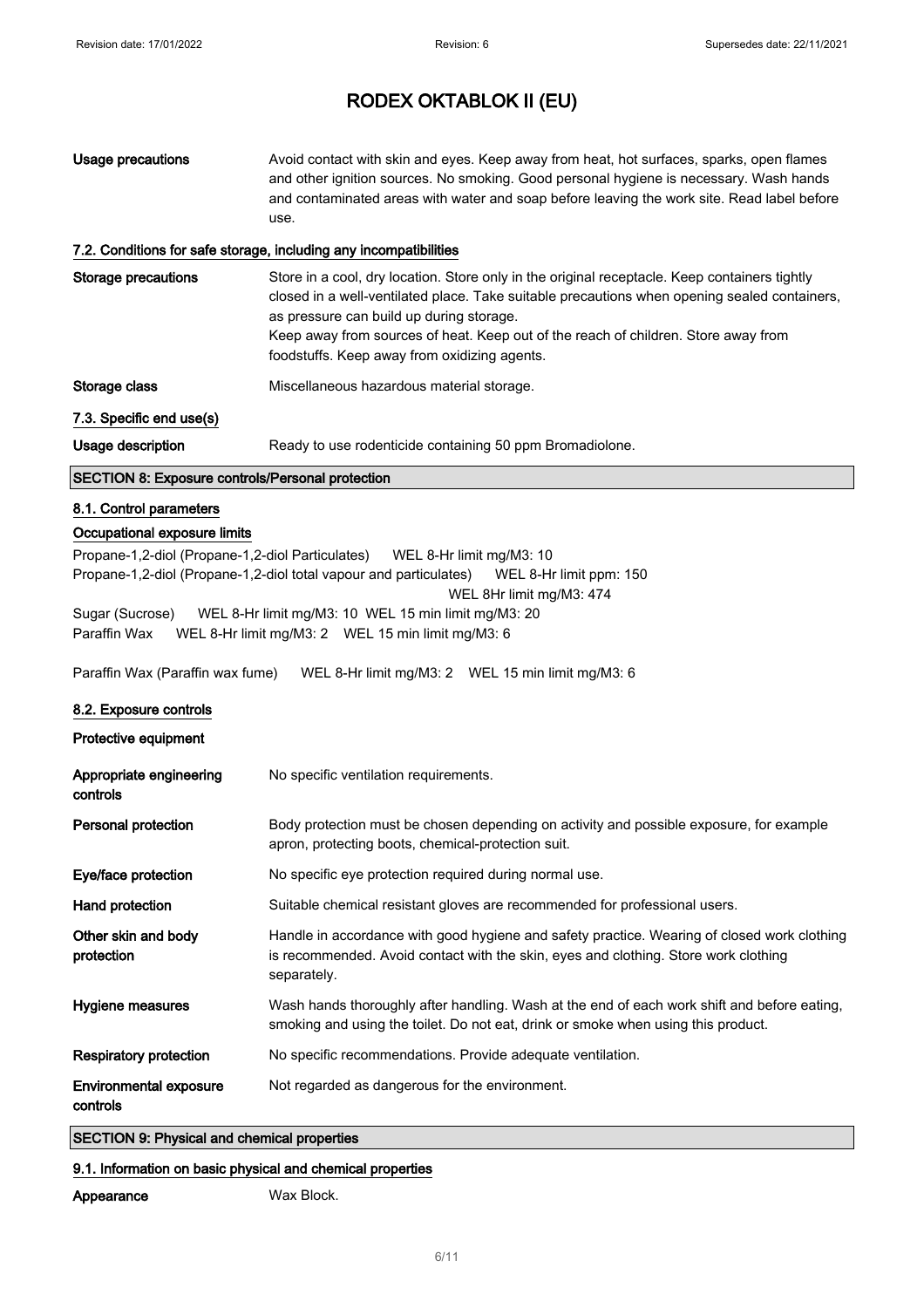| Colour                                          | Blue. Red.                                                                                                             |  |
|-------------------------------------------------|------------------------------------------------------------------------------------------------------------------------|--|
| Odour                                           | Slight.                                                                                                                |  |
| <b>Odour threshold</b>                          | No information available.                                                                                              |  |
| pH                                              | No information available.                                                                                              |  |
| <b>Melting point</b>                            | approx. 60 °C (for the wax).                                                                                           |  |
| Initial boiling point and range                 | No information available.                                                                                              |  |
| Flash point                                     | No information available.                                                                                              |  |
| <b>Evaporation rate</b>                         | Not relevant.                                                                                                          |  |
| <b>Evaporation factor</b>                       | No information available.                                                                                              |  |
| Flammability (solid, gas)                       | combustible                                                                                                            |  |
| Upper/lower flammability or<br>explosive limits | No information available.                                                                                              |  |
| Other flammability                              | No information available.                                                                                              |  |
| Vapour pressure                                 | Not relevant.                                                                                                          |  |
| Vapour density                                  | Not relevant.                                                                                                          |  |
| <b>Relative density</b>                         | No information available.                                                                                              |  |
| <b>Bulk density</b>                             | No information available.                                                                                              |  |
| Solubility(ies)                                 | Immiscible with water.                                                                                                 |  |
| <b>Partition coefficient</b>                    | Not relevant.                                                                                                          |  |
| Auto-ignition temperature                       | No information available.                                                                                              |  |
| <b>Decomposition Temperature</b>                | No information available.                                                                                              |  |
| <b>Viscosity</b>                                | No information available.                                                                                              |  |
| <b>Explosive properties</b>                     | Not considered to be explosive.                                                                                        |  |
| <b>Oxidising properties</b>                     | Not oxidising.                                                                                                         |  |
| 9.2. Other information                          |                                                                                                                        |  |
| <b>SECTION 10: Stability and reactivity</b>     |                                                                                                                        |  |
| 10.1. Reactivity<br>Reactivity                  | There are no known reactivity hazards associated with this product.                                                    |  |
| 10.2. Chemical stability                        |                                                                                                                        |  |
| <b>Stability</b>                                | Stable at normal ambient temperatures and when used as recommended. Stable under the<br>prescribed storage conditions. |  |
|                                                 | 10.3. Possibility of hazardous reactions                                                                               |  |
| Possibility of hazardous<br>reactions           | Keep away from: Oxidising agents.                                                                                      |  |
| 10.4. Conditions to avoid                       |                                                                                                                        |  |
| Conditions to avoid                             | Heat, sparks, flames.                                                                                                  |  |
| 10.5. Incompatible materials                    |                                                                                                                        |  |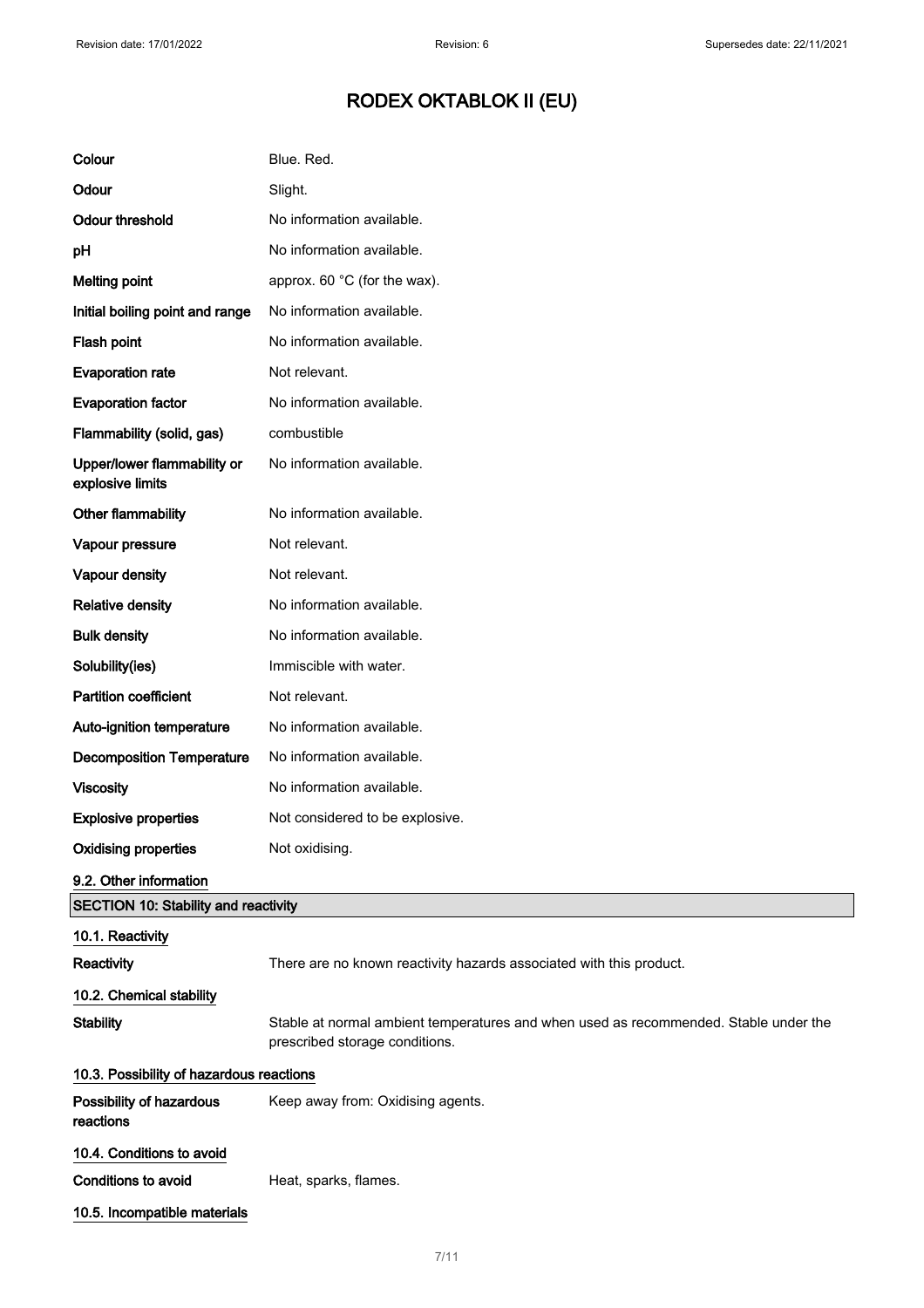| <b>Materials to avoid</b>                                                      | No specific material or group of materials is likely to react with the product to produce a<br>hazardous situation.                                                                |
|--------------------------------------------------------------------------------|------------------------------------------------------------------------------------------------------------------------------------------------------------------------------------|
| 10.6. Hazardous decomposition products                                         |                                                                                                                                                                                    |
| Hazardous decomposition<br>products                                            | Does not decompose when used and stored as recommended. Thermal decomposition or<br>combustion products may include the following substances: Harmful gases or vapours.            |
| <b>SECTION 11: Toxicological information</b>                                   |                                                                                                                                                                                    |
| 11.1. Information on toxicological effects                                     |                                                                                                                                                                                    |
| Acute toxicity - oral<br>Notes (oral LD <sub>50</sub> )                        | >2000 mg/kg                                                                                                                                                                        |
| Acute toxicity - dermal<br>Notes (dermal LD <sub>50</sub> )                    | >2000 mg/kg                                                                                                                                                                        |
| Acute toxicity - inhalation<br>Notes (inhalation LC <sub>50</sub> )            | $>5$ mg/l (Dust)                                                                                                                                                                   |
| Skin corrosion/irritation<br>Skin corrosion/irritation                         | Not irritating.                                                                                                                                                                    |
| Animal data                                                                    | Based on available data the classification criteria are not met.                                                                                                                   |
| Serious eye damage/irritation<br>Serious eye damage/irritation                 | Based on available data the classification criteria are not met.                                                                                                                   |
| Respiratory sensitisation<br><b>Respiratory sensitisation</b>                  | Based on available data the classification criteria are not met.                                                                                                                   |
| <b>Skin sensitisation</b><br><b>Skin sensitisation</b>                         | Based on available data the classification criteria are not met.                                                                                                                   |
| Germ cell mutagenicity<br>Genotoxicity - in vitro                              | Based on available data the classification criteria are not met.                                                                                                                   |
| Carcinogenicity<br>Carcinogenicity                                             | Based on available data the classification criteria are not met.                                                                                                                   |
| <b>IARC</b> carcinogenicity                                                    | None of the ingredients are listed or exempt.                                                                                                                                      |
| Reproductive toxicity<br>Reproductive toxicity - fertility                     | Based on available data the classification criteria are not met.                                                                                                                   |
| Reproductive toxicity -<br>development                                         | May damage the unborn child.                                                                                                                                                       |
| Specific target organ toxicity - single exposure                               |                                                                                                                                                                                    |
| STOT - single exposure                                                         | Not classified as a specific target organ toxicant after a single exposure.                                                                                                        |
| Specific target organ toxicity - repeated exposure<br>STOT - repeated exposure | STOT RE 1 - H372                                                                                                                                                                   |
| <b>Aspiration hazard</b><br>Aspiration hazard                                  | Not relevant. Solid.                                                                                                                                                               |
| <b>General information</b>                                                     | Avoid contact during pregnancy/while nursing. May damage fertility. The severity of the<br>symptoms described will vary dependent on the concentration and the length of exposure. |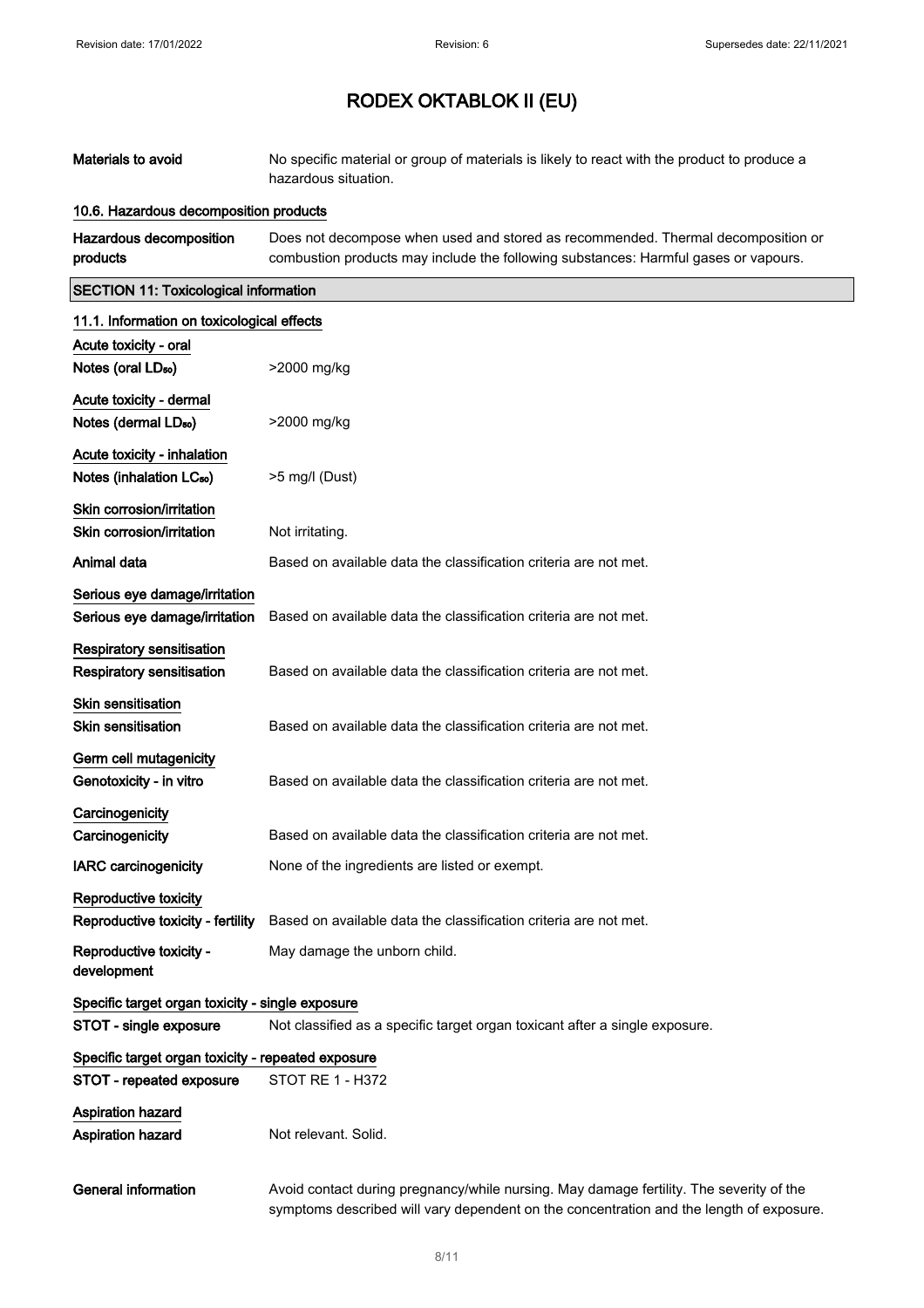| Inhalation                                 | No specific symptoms known.                                                                                                                                                                         |
|--------------------------------------------|-----------------------------------------------------------------------------------------------------------------------------------------------------------------------------------------------------|
| Ingestion                                  | See section 4 - First Aid                                                                                                                                                                           |
| Skin contact                               | Prolonged contact may cause dryness of the skin.                                                                                                                                                    |
| Eye contact                                | No specific symptoms known.                                                                                                                                                                         |
| Route of exposure                          | Ingestion Inhalation Skin and/or eye contact                                                                                                                                                        |
| <b>Toxicity of ingredients</b>             | Denatonium Benzoate: LD50 Oral (Rat) = 584 mg/kg LC50 (Rat) 4h: >8.7 mg/l<br>Bromadiolone Acute Oral ≤5mg/kg Acute Dermal ≤50mg/kg Acute Inhalation ≤0.05mg/kg<br>(Commission Regulation 2016/1179) |
| <b>SECTION 12: Ecological information</b>  |                                                                                                                                                                                                     |
| <b>Ecotoxicity</b>                         | Not regarded as dangerous for the environment.                                                                                                                                                      |
| 12.1. Toxicity                             |                                                                                                                                                                                                     |
| <b>Toxicity</b>                            | Based on available data the classification criteria are not met.                                                                                                                                    |
| 12.2. Persistence and degradability        |                                                                                                                                                                                                     |
|                                            | Persistence and degradability The degradability of the product is not known.                                                                                                                        |
| 12.3. Bioaccumulative potential            |                                                                                                                                                                                                     |
| <b>Bioaccumulative potential</b>           | No data available on bioaccumulation.                                                                                                                                                               |
| <b>Partition coefficient</b>               | Not relevant.                                                                                                                                                                                       |
| 12.4. Mobility in soil                     |                                                                                                                                                                                                     |
| <b>Mobility</b>                            | No data available.                                                                                                                                                                                  |
| 12.5. Results of PBT and vPvB assessment   |                                                                                                                                                                                                     |
| 12.6. Other adverse effects                |                                                                                                                                                                                                     |
| Other adverse effects                      | Toxic to mammals, including domesticated animals and birds if ingested. Exposure of non-<br>target animals should be prevented.                                                                     |
| <b>Toxicity of ingredients</b>             | Bromadiolone<br>Daphnia EC50/48Hr = 5.79 mg/l Rainbow trout LC50/96Hr = 2.89 mg/l                                                                                                                   |
| <b>SECTION 13: Disposal considerations</b> |                                                                                                                                                                                                     |
| 13.1. Waste treatment methods              |                                                                                                                                                                                                     |
| <b>General information</b>                 | This material and its container must be disposed of in a safe way.                                                                                                                                  |
| <b>Disposal methods</b>                    | Dispose of in accordance with applicable regional, national, and local laws and regulations.<br>Dispose of Contaminated packaging as unused product unless fully cleaned.                           |
| <b>Waste class</b>                         | Waste disposal key number from EWC is 20 01 19 (Pesticides)                                                                                                                                         |
| <b>SECTION 14: Transport information</b>   |                                                                                                                                                                                                     |
| General                                    | The product is not covered by international regulations on the transport of dangerous goods<br>(IMDG, IATA, ADR/RID).                                                                               |
| 14.1. UN number                            |                                                                                                                                                                                                     |
| Not applicable.                            |                                                                                                                                                                                                     |
| 14.2. UN proper shipping name              |                                                                                                                                                                                                     |

Not applicable.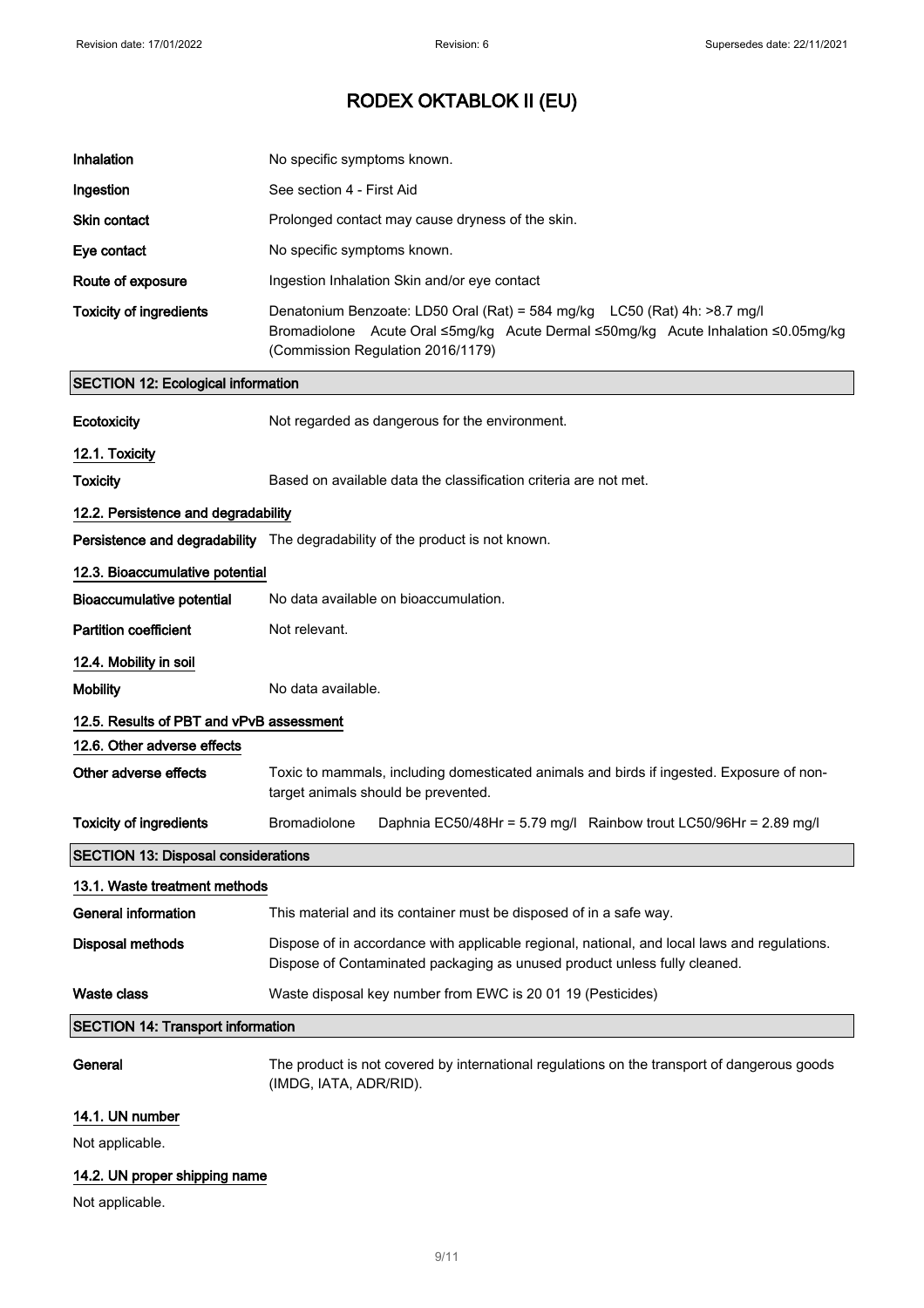### 14.3. Transport hazard class(es)

No transport warning sign required.

### 14.4. Packing group

Not applicable.

#### 14.5. Environmental hazards

Environmentally hazardous substance/marine pollutant No.

#### 14.6. Special precautions for user

Not applicable.

#### 14.7. Transport in bulk according to Annex II of MARPOL and the IBC Code

Transport in bulk according to Not applicable. Annex II of MARPOL 73/78 and the IBC Code

SECTION 15: Regulatory information

| <b>National regulations</b> | Health and Safety at Work etc. Act 1974 (as amended).                                                |
|-----------------------------|------------------------------------------------------------------------------------------------------|
|                             | The Carriage of Dangerous Goods and Use of Transportable Pressure Equipment                          |
|                             | Regulations 2009 (SI 2009 No. 1348) (as amended) ["CDG 2009"].                                       |
|                             | EH40/2005 Workplace exposure limits.                                                                 |
| EU legislation              | Regulation (EC) No 1907/2006 of the European Parliament and of the Council of 18                     |
|                             | December 2006 concerning the Registration, Evaluation, Authorisation and Restriction of              |
|                             | Chemicals (REACH) (as amended).                                                                      |
|                             | Commission Regulation (EU) No 2015/830 of 28 May 2015.                                               |
|                             | Regulation (EC) No 1272/2008 of the European Parliament and of the Council of 16                     |
|                             | December 2008 on classification, labelling and packaging of substances and mixtures (as<br>amended). |

#### 15.2. Chemical safety assessment

No chemical safety assessment has been carried out.

#### Inventories

#### EU - EINECS/ELINCS

None of the ingredients are listed or exempt.

### SECTION 16: Other information